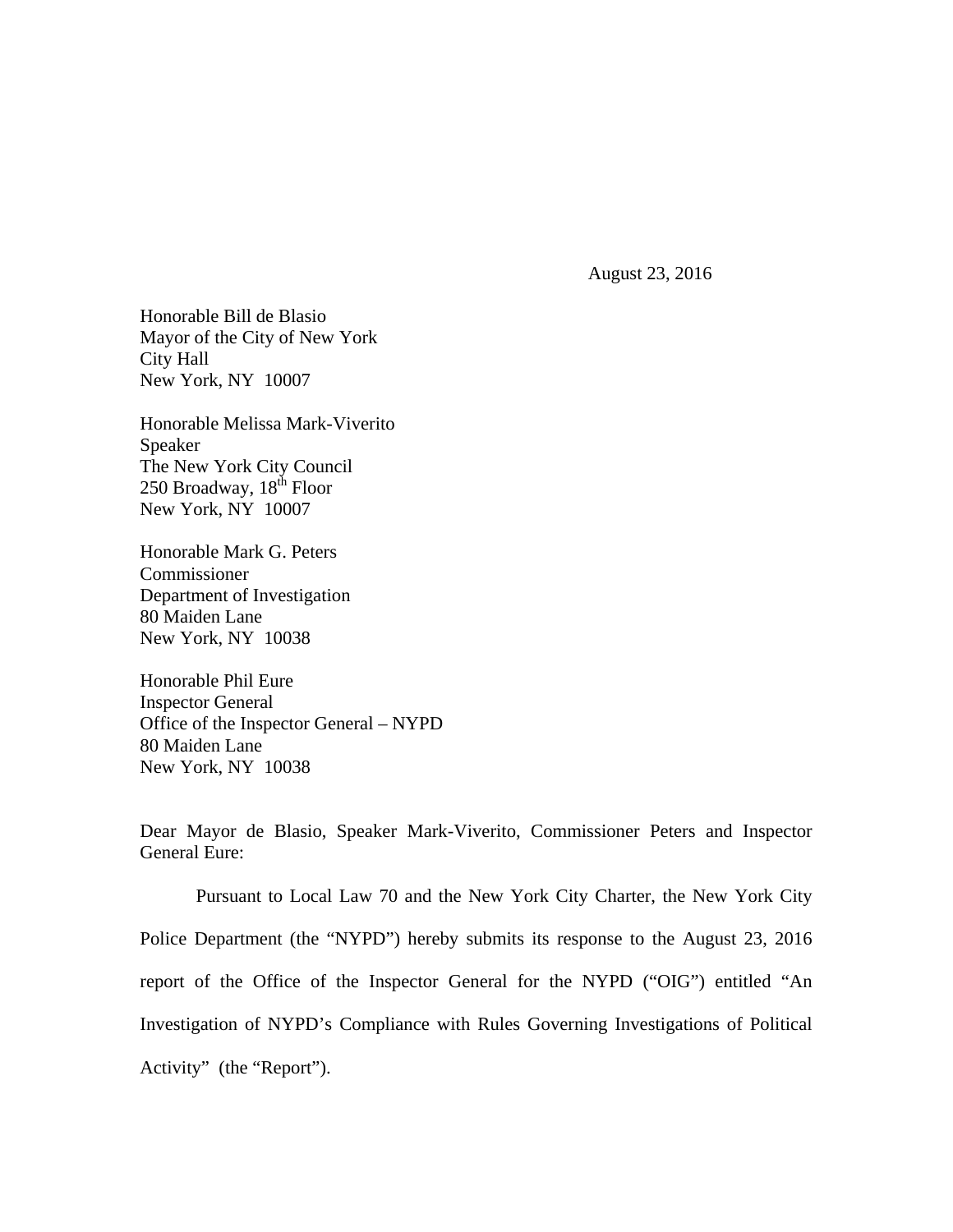First, the NYPD appreciates the work of the Inspector General for its audit of the practices of the NYPD's Intelligence Bureau as relates to compliance with the courtordered "Handschu Guidelines," which govern the investigation of possible unlawful or terrorist-related activity that involves political activity.<sup>1</sup>

The OIG Report includes significant positive conclusions regarding the NYPD's compliance with the Guidelines and recognizes the essential nature of the NYPD's role in preventing and detecting terrorism. Specifically, the Report acknowledges that protecting New York City residents from terrorism is a prime responsibility of the NYPD<sup>2</sup> and finds that the NYPD has carried out this responsibility "with remarkable and commendable success."<sup>3</sup> The Report recognizes that the nature of threats and criminal activity changes over time<sup>4</sup> and that each investigation is unique.<sup>5</sup> Most importantly, the OIG has found that the NYPD had a valid basis to open and extend all of the Handschu investigations randomly selected for its audit. Furthermore, the OIG found, based on its review of Intelligence Bureau records, that nothing in the documents suggested improper motives<sup>6</sup> on the part of the NYPD. The Report also acknowledges that the Intelligence Bureau takes a thoughtful approach to how such investigations should be handled.<sup>7</sup>

The Report concludes that 95% of the investigations OIG reviewed involve individuals who were predominantly associated with Muslims and/or engaged in political activity that those individuals associated with Islam. It should be noted that the NYPD

 $\overline{a}$ 

<sup>&</sup>lt;sup>1</sup> Although the Report consistently states "investigations of political activity", this is not accurate, as the Handschu Guidelines govern investigations that *may involve* political activity. 2

 $2$  OIG Report Page 2.

 $3$  *Id.*.

OIG Report Page 10.

 $<sup>5</sup>$  *Id.*.</sup>

<sup>&</sup>lt;sup>6</sup> OIG Report Page 7, Page 32.

<sup>&</sup>lt;sup>7</sup> OIG Report Page 33.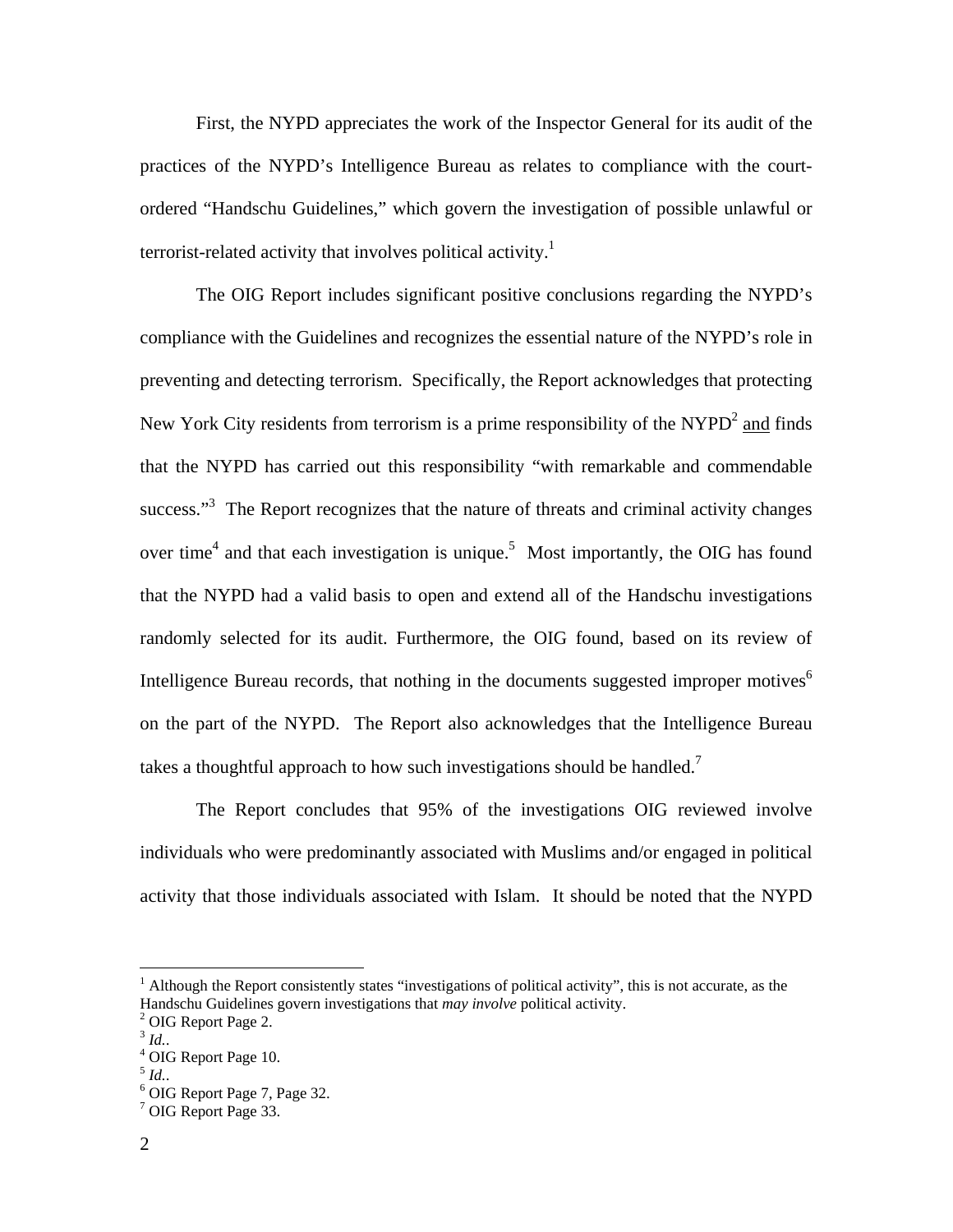does not characterize individuals by religion in its investigations or documents.<sup>8</sup> Notably, however, the OIG also found a valid basis for 100% of the investigations it reviewed. Given this, and the fact that the majority of terrorist plots targeting New York City have been inspired by, or directed by, al-Qaida, Tariq-e-Taliban or the Islamic State of Iraq and the Levant (ISIL), highlighting that most of the investigations involve individuals who were predominantly associated with Muslims and/or engaged in political activity those individuals associated with Islam, seems to reach for something with uncertain purpose.

Second, the NYPD also thanks the OIG for the various recommendations for improvements in tracking procedures regarding the time limits set under the Handschu Guidelines for the timely renewal or discontinuance of authorized investigations, and the use of undercover officers and confidential informants. As explained in the Appendix, some of these have already been recognized and addressed, or were in the process of being implemented before the OIG audit was shared with the Intelligence Bureau.

In 2013, the Intelligence Bureau recognized that there had been issues with the timeliness of obtaining approval to extend authorized Handschu investigations and undertook an effort to ensure that such investigations were presented to the Handschu Committee at least within the same calendar month as their renewal date, with the goal of having the presentation occur in advance of that date. Since 2013, the timely renewal of investigations has significantly improved, and the Intelligence Bureau continues to strive for the presentation of investigations to the Committee in advance of the renewal date.

1

<sup>&</sup>lt;sup>8</sup> Although the OIG acknowledges this for "approval documents," it is true for all documents and all investigations.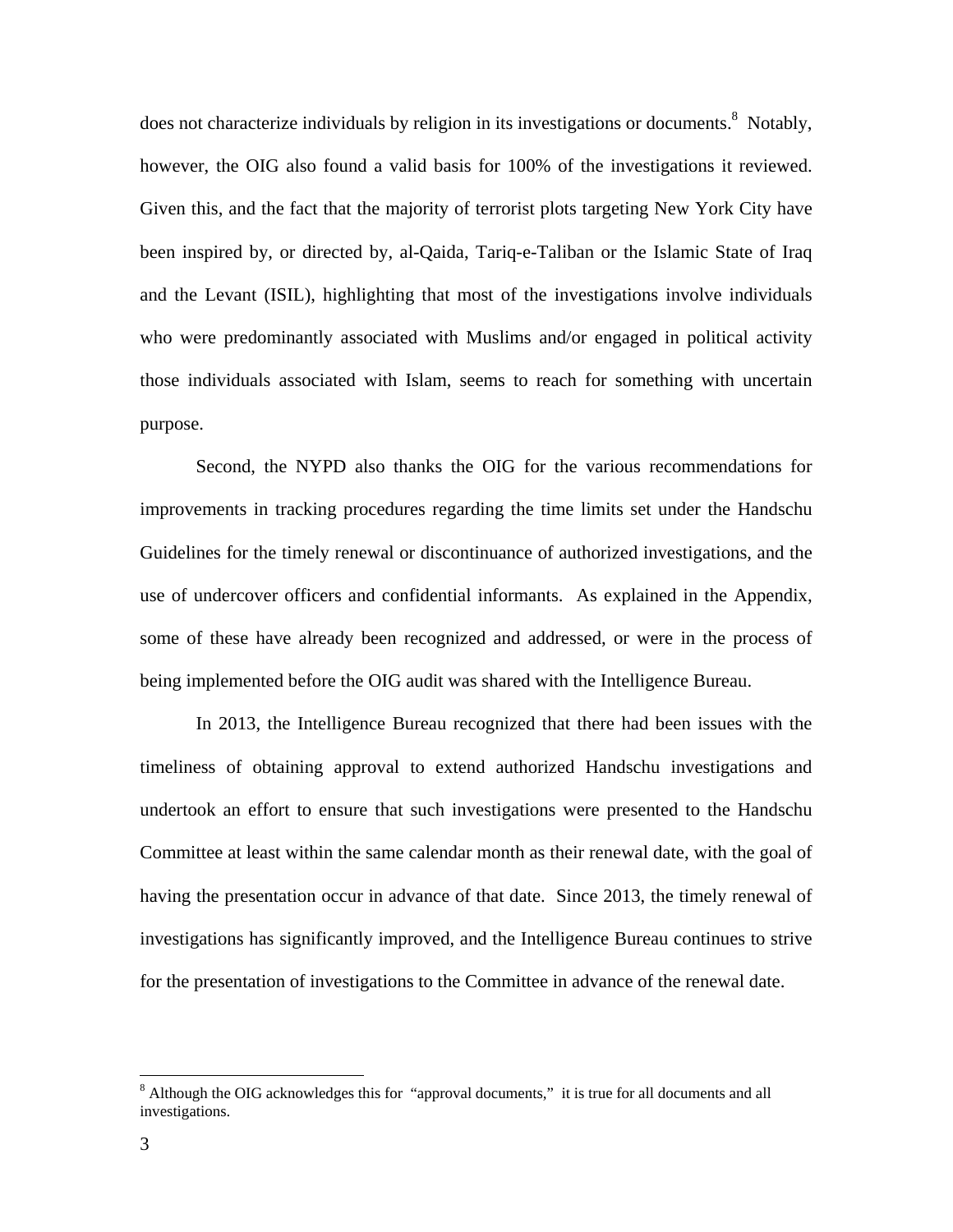Finally, the NYPD must address a basic misconception regarding the Intelligence Bureau policies and practices contained in the Report. OIG suggests that because some extension documents were late, investigative activity, including the use of confidential informants and undercover officers, necessarily occurred without authorization in the interim between expiration and renewal of the investigation. This, however, was not reflected in the documents that OIG reviewed. Moreover, at no point during its inquiry did OIG ask the NYPD to determine whether in fact investigative activity had occurred during that time interval. Thus, in those cases that they reviewed, OIG had no factual basis for declaring that "unauthorized activity" or "unauthorized conduct" inevitably occurred.

 That said, the NYPD agrees with the overall conclusion of the report, that Handschu investigations by the NYPD are well founded and adhere to the overall standards contained within the Handschu Guidelines. The NYPD also appreciates the work and insight that went into the development of recommendations to improve tracking and record processes. The NYPD will continue the work that is already in progress to improve on what we consider to be already high standards of compliance, while protecting New York City and its inhabitants from the threat of terrorism. The NYPD continues to look forward to working collaboratively with the OIG going forward.

Sincerely,

 John J. Miller **Deputy Commissioner, Intelligence & Counterterrorism**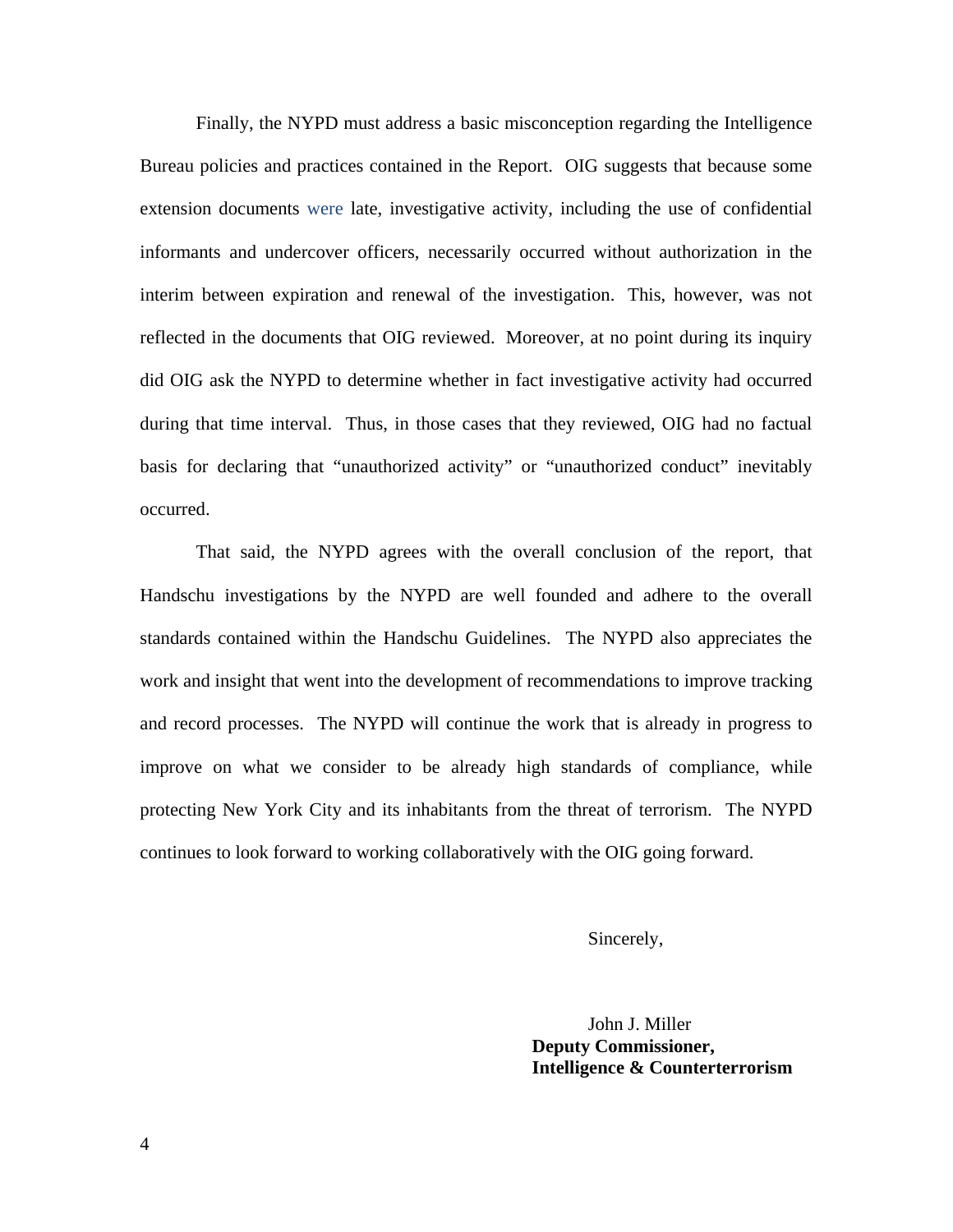## **APPENDIX**

# **OIG RECOMMENDATION #1:**

**For investigations of political activity, NYPD should use a formal mechanism for tracking investigative deadlines and should ensure that, where needed, extensions are approved prior to required deadlines.** Given the percentage of Preliminary Inquiries, Full Investigations, and Terrorism Enterprise Investigations that continued without the appropriate documented authorization, NYPD should take greater steps to ensure that investigations are either renewed in a timely manner or closed once the investigative period has expired. Such steps include establishing and using a more robust system to track and alert the Intelligence Bureau of upcoming deadlines, as well as better coordination to secure the appropriate authorizations before the scheduled expiration of an investigation.

#### **NYPD RESPONSE:**

The Intelligence Bureau began discussing the development of an electronic case tracking system for Handschu investigations in February 2016 to assist in complying with the proposed modifications to the Handschu Guidelines as part of the settlement in the *Handschu* and *Raza* litigations. The contemplated system included automated alerts which would notify certain Intelligence Bureau and Legal Bureau personnel when investigations and human source authorizations are due for renewal. The system became active on July  $1<sup>st</sup>$  and the integration of active investigations is occurring on a rolling basis.

# **OIG RECOMMENDATION #2:**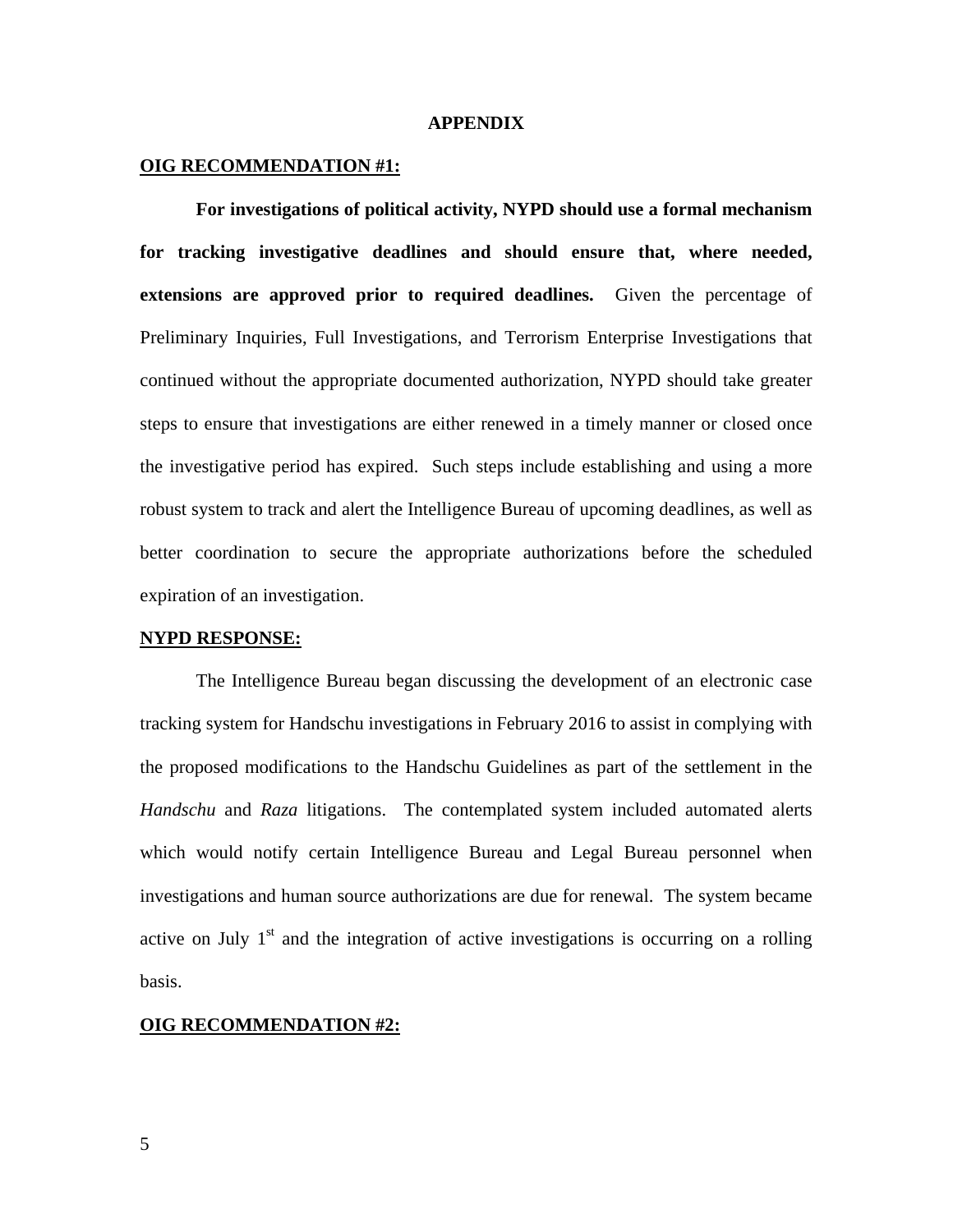**NYPD should use a formal case tracking mechanism that identifies when investigations advance to the next investigative level.** While the level of investigation can change over time (e.g. Preliminary Inquiries can advance into Full Investigations, Terrorism Enterprise Investigations can change to Full Investigations, etc.), NYPD's system for assigning and tracking case numbers did not effectively trace the full history of the investigation. For example, a Preliminary Inquiry may escalate to a Full Investigation, but separate case numbers are assigned such that a review of the Preliminary Inquiry may not identify the subsequent Full Investigation. Case tracking terminology should more clearly capture all investigations related to the same core set of facts.

## **NYPD RESPONSE:**

While the prior history of a case and/or its proposed subject(s) is set forth in the Investigative Statement, the Intelligence Bureau will consider if there is a more effective way to trace the full history of an investigation, including other levels of investigation (i.e., checking of leads, Preliminary Inquiries, etc.) which may have occurred related to its underlying facts.

# **OIG RECOMMENDATION #3:**

**For the use of confidential informants and undercover officers in investigations of political activity, NYPD should use a formal mechanism for tracking expiration deadlines and ensure that extensions are approved prior to the expiration of an authorization.** Given the percentage of instances where confidential informants and undercover officers may have been utilized on investigations without appropriate authorization, NYPD should take greater steps to ensure that the use of a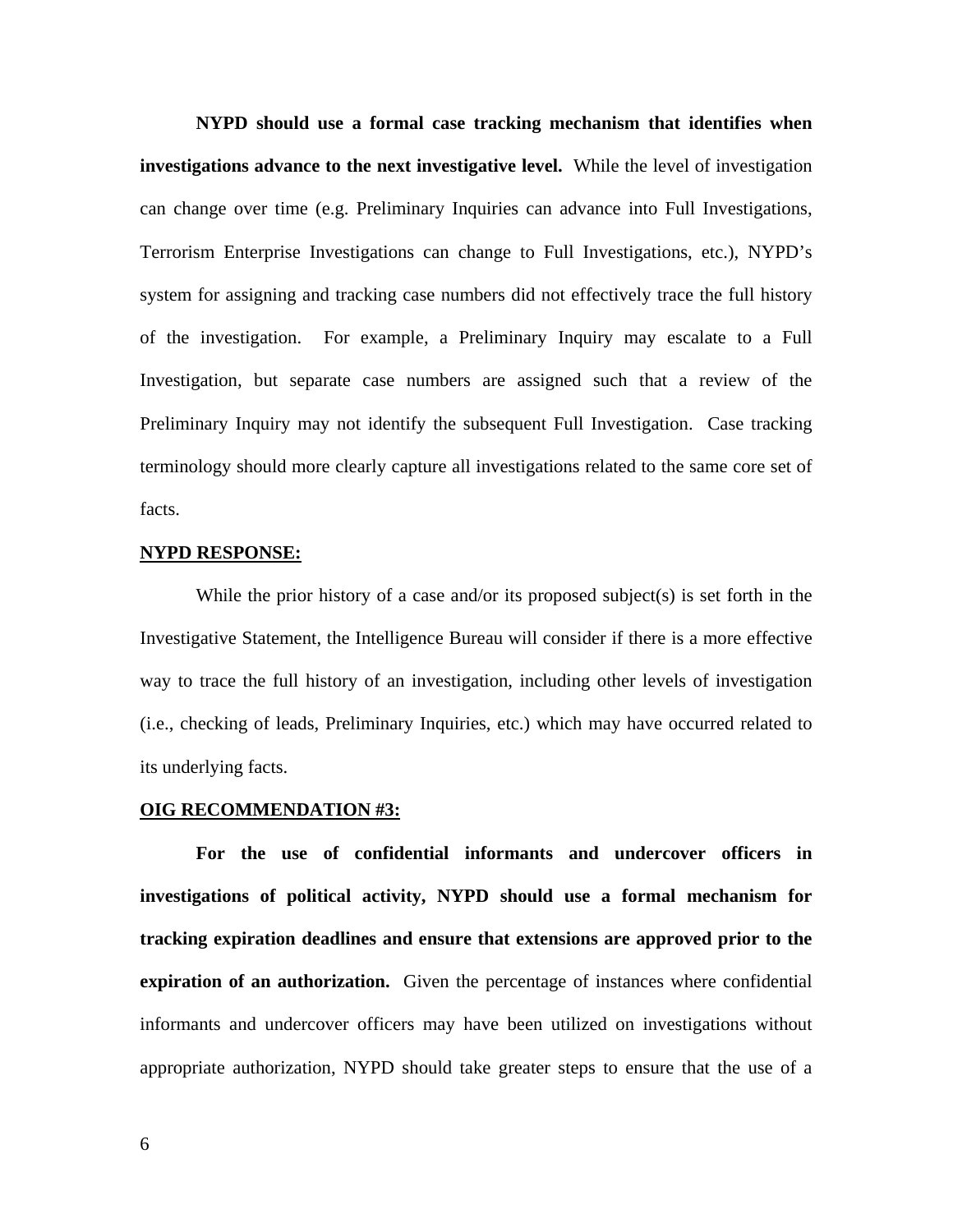human source in an investigation is either renewed in a timely manner or closed once the authorization expires. Such steps include establishing and using a more robust system to track and alert the Intelligence Bureau of upcoming deadlines, as well as better coordination to secure appropriate authorizations before the scheduled expiration of an authorization.

# **NYPD RESPONSE:**

 The electronic case tracking system for Handschu investigations referenced above includes alerts for the renewal of authorizations to use human sources.

#### **OIG RECOMMENDATION #4:**

**For requests to extend a Preliminary Inquiry, NYPD should ensure that Investigative Statements capture fact-specific reasons why further investigative steps are warranted.** In consideration of the justification requirement attached to extensions of Preliminary Inquiries, requests for extending Preliminary Inquiries should include specific, fact-based reasons why further investigative steps are necessary and should not be limited to boilerplate statements.

#### **NYPD RESPONSE:**

The NYPD disagrees with the Report's characterization that the extensions of Preliminary Inquiries contain "boilerplate language." To the contrary, extension requests include a full and detailed recitation of the key facts justifying investigation, including any new facts/updates learned since the investigation was opened. Often, the added facts learned since the opening of an investigation strengthen the original predicate. The Intelligence Bureau recognizes that the Handschu Guidelines direct that requests to extend Preliminary Inquiries "shall include a statement of the reasons why further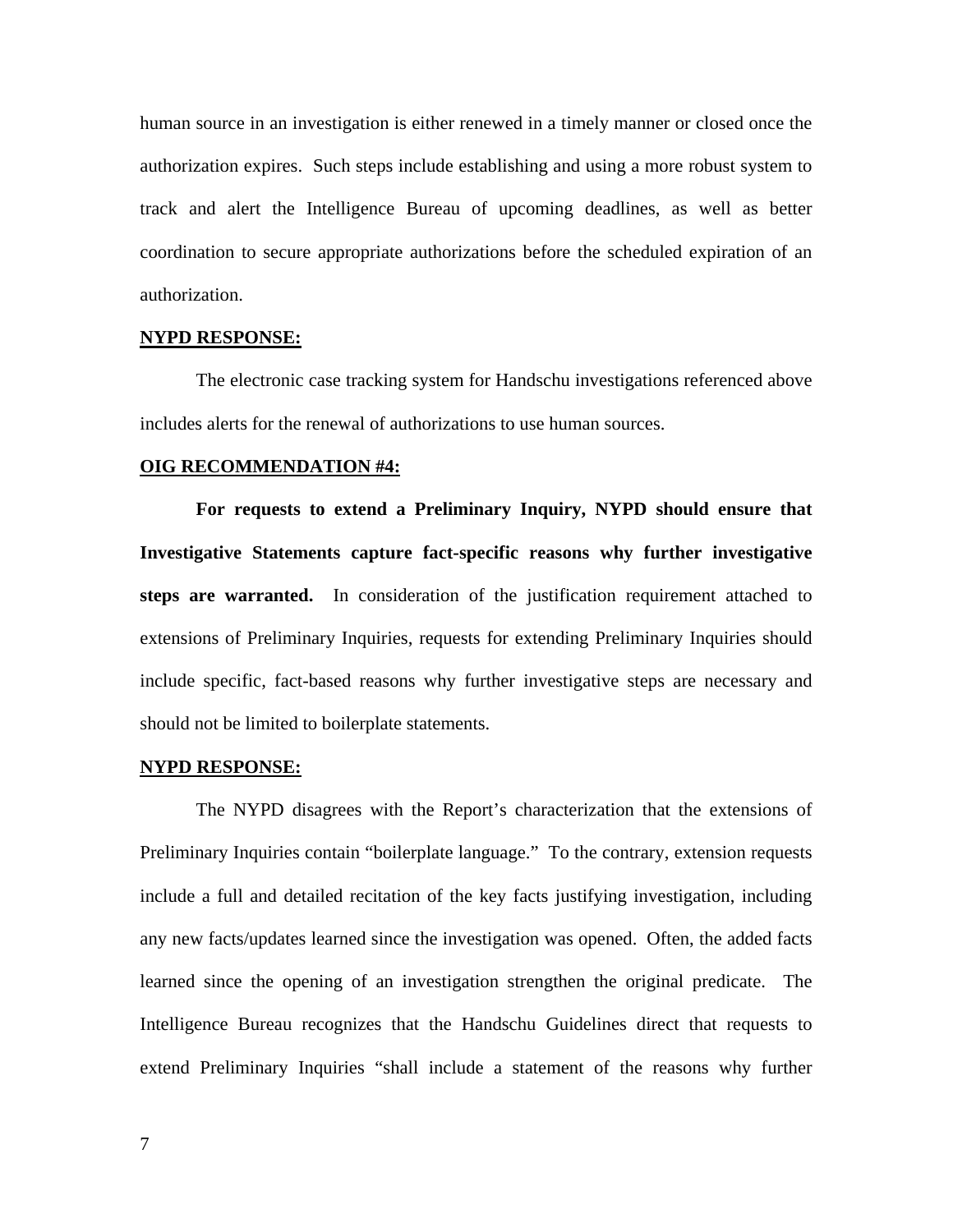investigative steps are warranted." Because requests to extend Preliminary Inquiries already include information which illustrate why further investigation is necessary, the Intelligence Bureau considers this requirement satisfied.

## **OIG RECOMMENDATION #5:**

**For authorizations and renewals of investigations, NYPD should create controls to ensure that authorizations to renew or extend investigations properly capture the date, signature, and approval of the authorizing officials.** To avoid errors and facilitate compliance with all applicable rules and internal practices, NYPD should create controls so that all written authorizations and renewals properly capture the date and the name, signature and authorizing action of the requisite supervisor.

## **NYPD RESPONSE:**

The approval of requests to conduct and extend investigations by the Deputy Commissioner of Intelligence generally takes place at the monthly meetings of the Handschu Committee. The approval of the Deputy Commissioner is given orally at the meeting and documented in the meeting minutes, and has been for at least the past decade. Thus, we view the minutes taken at the Handschu meeting as satisfying the requirements in the Handschu Guidelines, and providing the date of Deputy Commissioner approval. After the meeting, the Deputy Commissioner will provide written documentation (i.e. signature and date) of his or her prior approval. Where investigations are presented outside of meetings of the Handschu Committee, the Deputy Commissioner will generally provide their approval orally or via e-mail with written documentation to follow.

#### **OIG RECOMMENDATION #6:**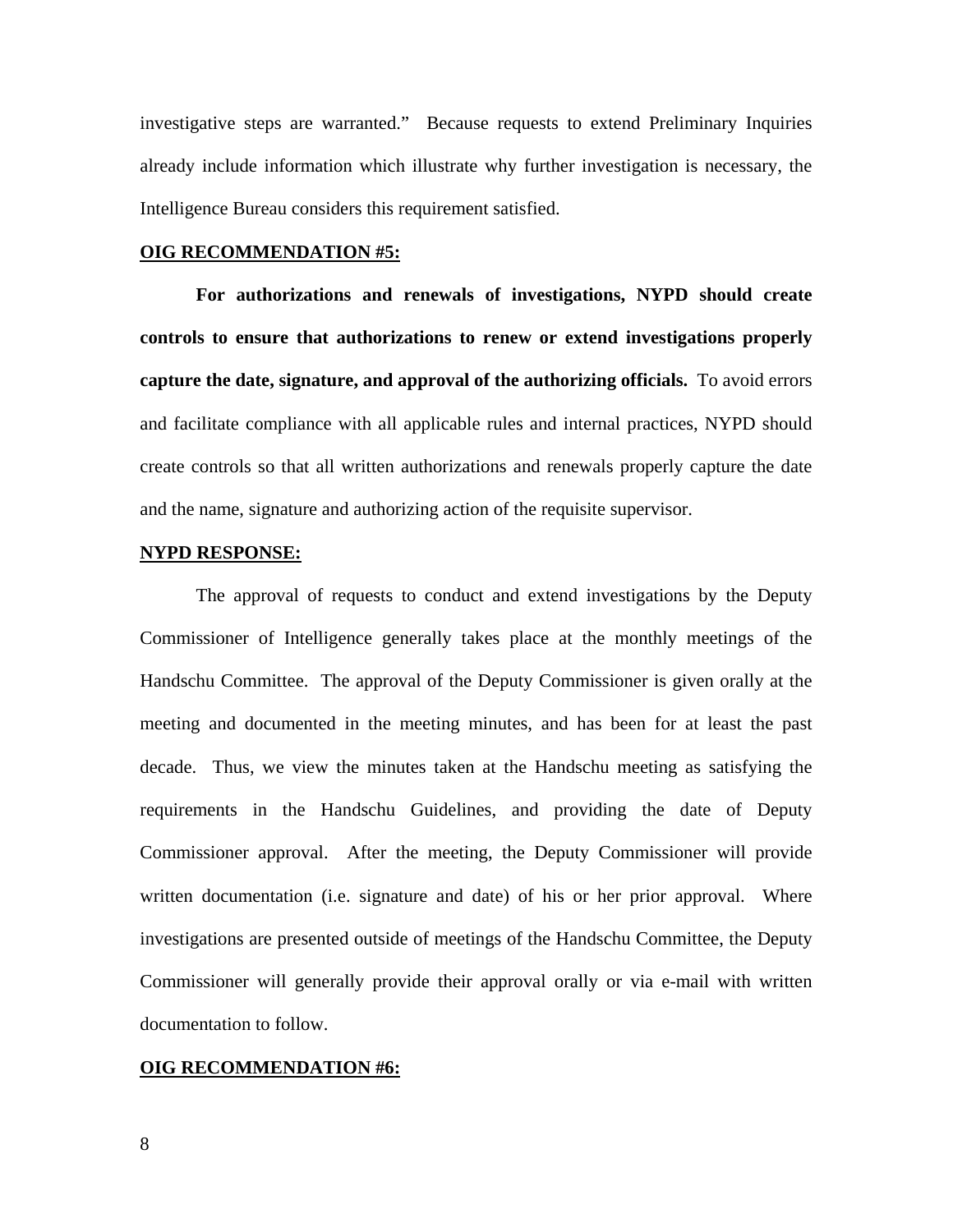**NYPD's Human Source Authorization Form should require members of NYPD's Intelligence Bureau to specify the role of the undercover officer or confidential informant**. Consistent with the applicable rules, requests to use undercover officers and confidential informants should not be limited to boilerplate language but instead should include a specific discussion of the role of the human source in the investigation.

#### **NYPD RESPONSE:**

The Intelligence Bureau recognizes that the Handschu Guidelines direct that the "role of the undercover" be set forth in an authorization, though there is no prohibition against the use of "boilerplate" or generalized language. As the request for human source authorization in an investigation provides that the role of the human source is to obtain information in the investigation, the Intelligence Bureau considers this requirement satisfied. To provide more information could compromise operational security.

#### **OIG RECOMMENDATION #7:**

**NYPD should specify, when extending use of an undercover or confidential informant, the reason for the extension**. In consideration of the justification requirement attached to extending the use of an undercover, requests for extensions should include specific, fact-based reasons for the extension.

#### **NYPD RESPONSE:**

There is no requirement under the Handschu Guidelines that a request to extend the use of human sources in an investigation include specific, fact-based reasons for the extension, only a reason for the extension, which the Intelligence Bureau already provides.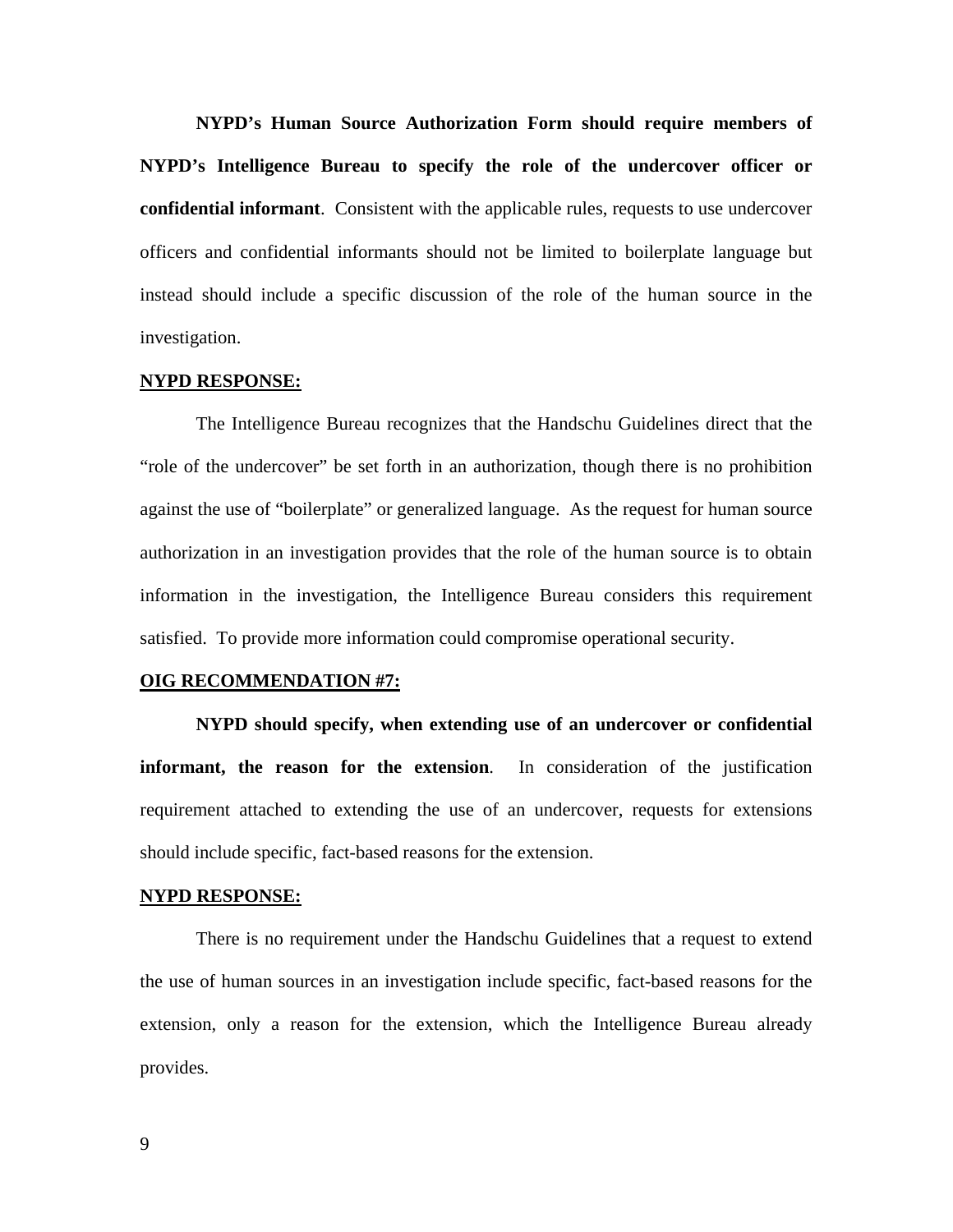#### **OIG RECOMMENDATION #8:**

**NYPD should create controls to ensure that authorizations to use or extend the use of human sources properly capture the date, signature, and approval of the appropriate supervisor.** To avoid errors and facilitate compliance with all applicable rules, NYPD should create controls so that all written authorizations and renewals properly capture the date and the name, signature, and authorizing action of the requisite supervisor.

#### **NYPD RESPONSE:**

The Intelligence Bureau will consider the development of best practices for documenting the written approval of the use of human sources in Handschu investigations by the Deputy Commissioner of Intelligence, including name, signature, and date.

#### **OIG RECOMMENDATION #9:**

**NYPD's Human Source Authorization Form should include the number of the extension request and the date of the last extension.** Although NYPD maintains a record of each date that NYPD believes a human source extension request was approved, these records are difficult to reconcile with documentation because Human Source Authorization Forms for any given investigation are not numbered in any sequential order and do not list the previous extension date. Including this information, as it is contained in Investigative Statements, would simplify independent verification of extension dates.

## **NYPD RESPONSE:**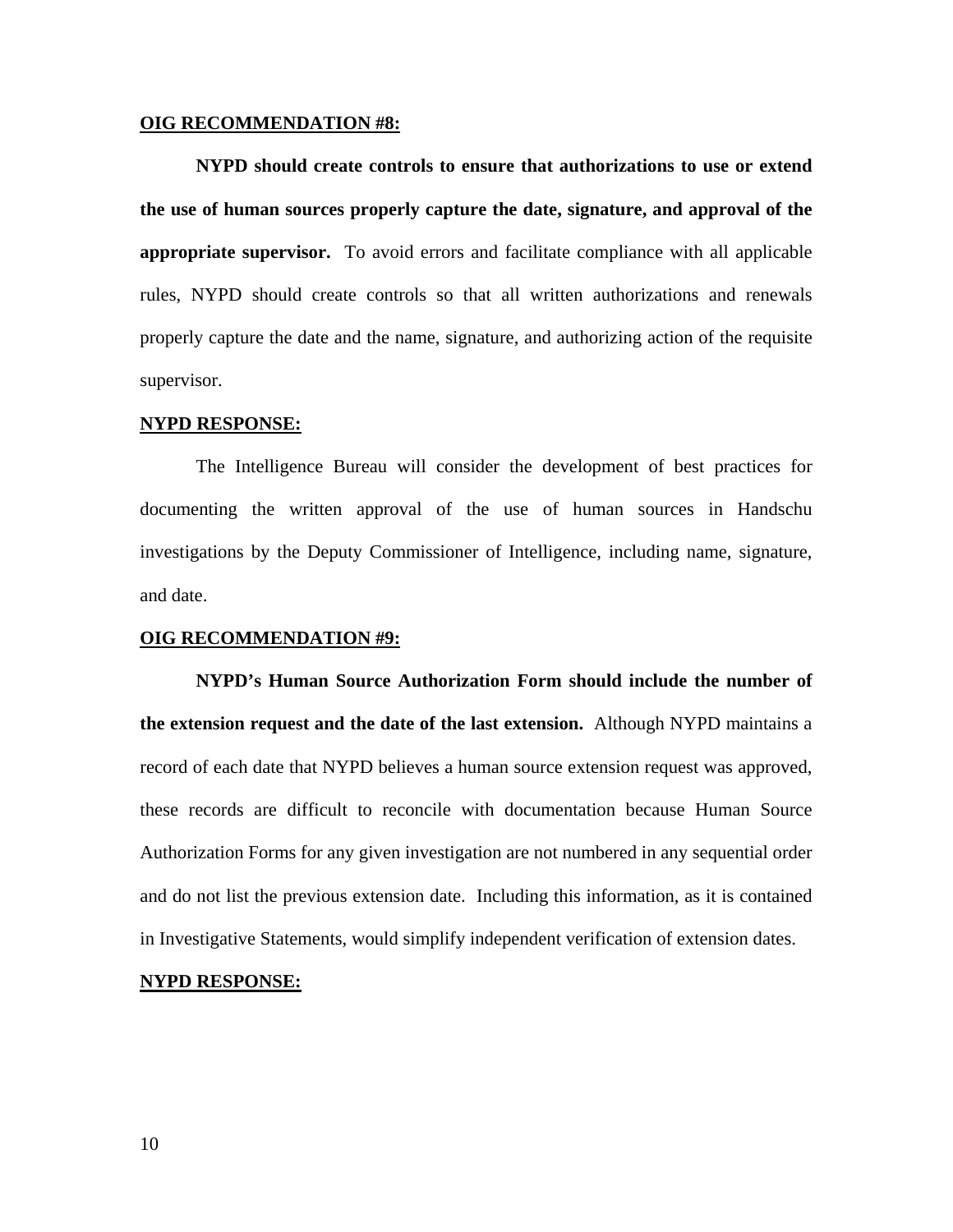The Intelligence Bureau supports the implementation of this recommendation, which it agrees would be helpful in tracking human source authorizations in Handschu investigations.

# **OIG RECOMMENDATION #10:**

**NYPD should consolidate its policies and procedures for investigations involving political activity into a unified handbook.** Although NYPD's Intelligence Bureau has made important strides with documenting policies and procedures for investigations – including initial steps toward consolidating its operational policies- more work is needed to codify these practices and guidelines into a single handbook that provides investigators, attorneys, analysts, and supervisors with a baseline for what is required and recommended in such investigations. Without official policies, there is a risk that necessary safeguards surrounding investigations of political activity will not be observed in a thorough and consistent manner throughout the Intelligence Bureau.

#### **NYPD RESPONSE:**

A comprehensive Intelligence Bureau Policy Guide ("IBPG") has been in development since early 2014. The Intelligence Bureau expects it to be completed and implemented in calendar year 2016.

#### **OIG RECOMMENDATION #11:**

**NYPD should develop written guidelines concerning informational standards for Preliminary Inquiries, Full Investigations, and Terrorism Enterprise Investigations.** Appreciating that each investigation is unique and that the nature of threats and criminal activity changes over time, NYPD's Intelligence Bureau should develop written guidelines concerning the informational thresholds for each level of